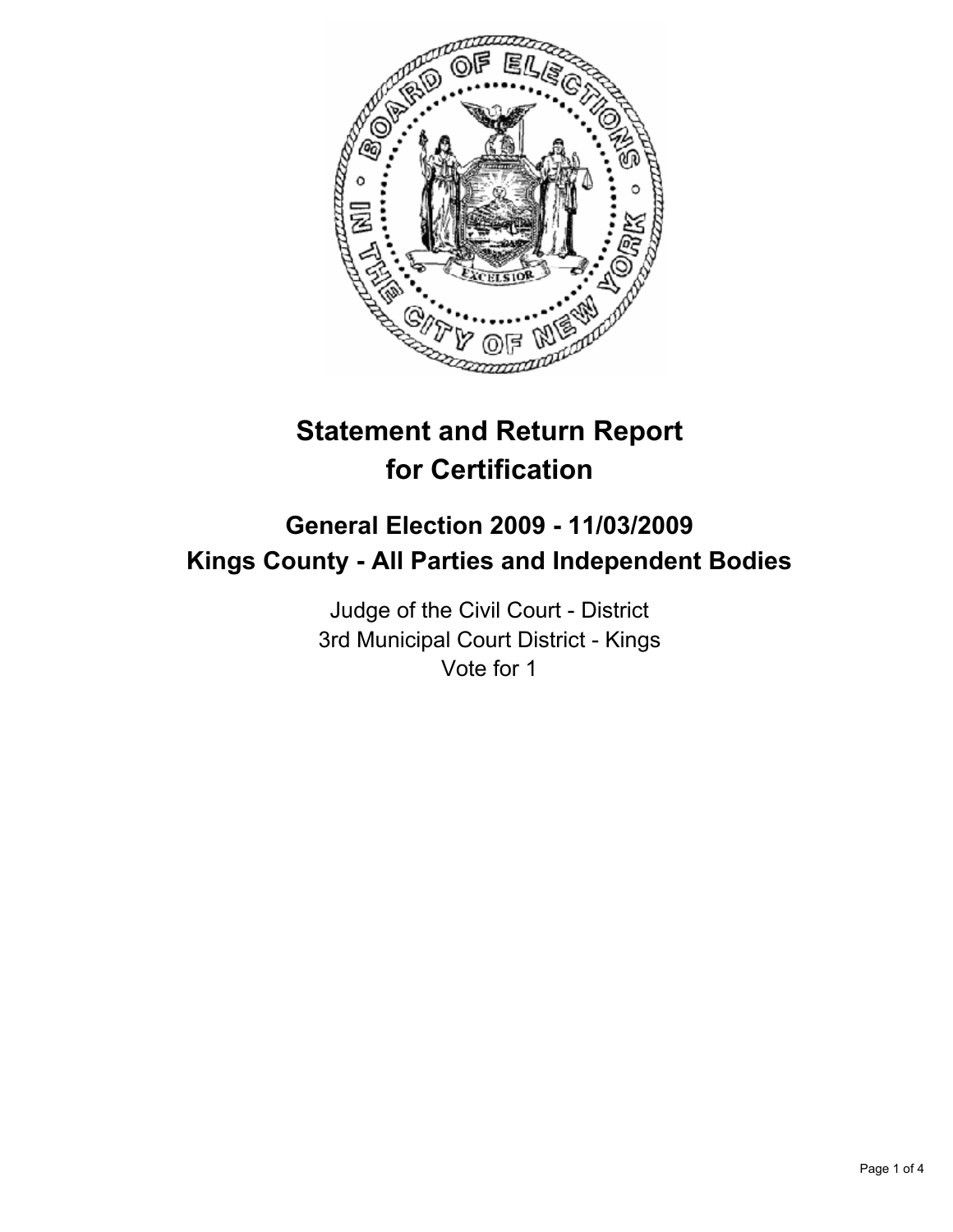

#### **Assembly District 50**

| <b>PUBLIC COUNTER</b>        | 13,522 |
|------------------------------|--------|
| <b>EMERGENCY</b>             | 95     |
| ABSENTEE/MILITARY            | 129    |
| AFFIDAVIT                    | 208    |
| <b>Total Ballots</b>         | 13,954 |
| PAMELA L FISHER (DEMOCRATIC) | 6,820  |
| YEHOSHUA TEICHMAN (WRITE-IN) |        |
| <b>Total Votes</b>           | 6,821  |
| Unrecorded                   | 7.133  |

### **Assembly District 53**

| PUBLIC COUNTER               | 12,798 |
|------------------------------|--------|
| <b>EMERGENCY</b>             | 55     |
| ABSENTEE/MILITARY            | 95     |
| AFFIDAVIT                    | 204    |
| <b>Total Ballots</b>         | 13,152 |
| PAMELA L FISHER (DEMOCRATIC) | 5,616  |
| SOMEONE QUALIFIED (WRITE-IN) |        |
| <b>Total Votes</b>           | 5,617  |
| Unrecorded                   | 7.535  |

#### **Assembly District 54**

| <b>PUBLIC COUNTER</b>        | 1.177 |
|------------------------------|-------|
| <b>EMERGENCY</b>             | 4     |
| ABSENTEE/MILITARY            | 11    |
| AFFIDAVIT                    | 24    |
| <b>Total Ballots</b>         | 1,216 |
| PAMELA L FISHER (DEMOCRATIC) | 699   |
| <b>Total Votes</b>           | 699   |
| Unrecorded                   | 517   |

#### **Assembly District 56**

| PUBLIC COUNTER               | 499 |
|------------------------------|-----|
| <b>EMERGENCY</b>             | 0   |
| ABSENTEE/MILITARY            | 10  |
| AFFIDAVIT                    |     |
| <b>Total Ballots</b>         | 516 |
| PAMELA L FISHER (DEMOCRATIC) | 268 |
| <b>Total Votes</b>           | 268 |
| Unrecorded                   | 248 |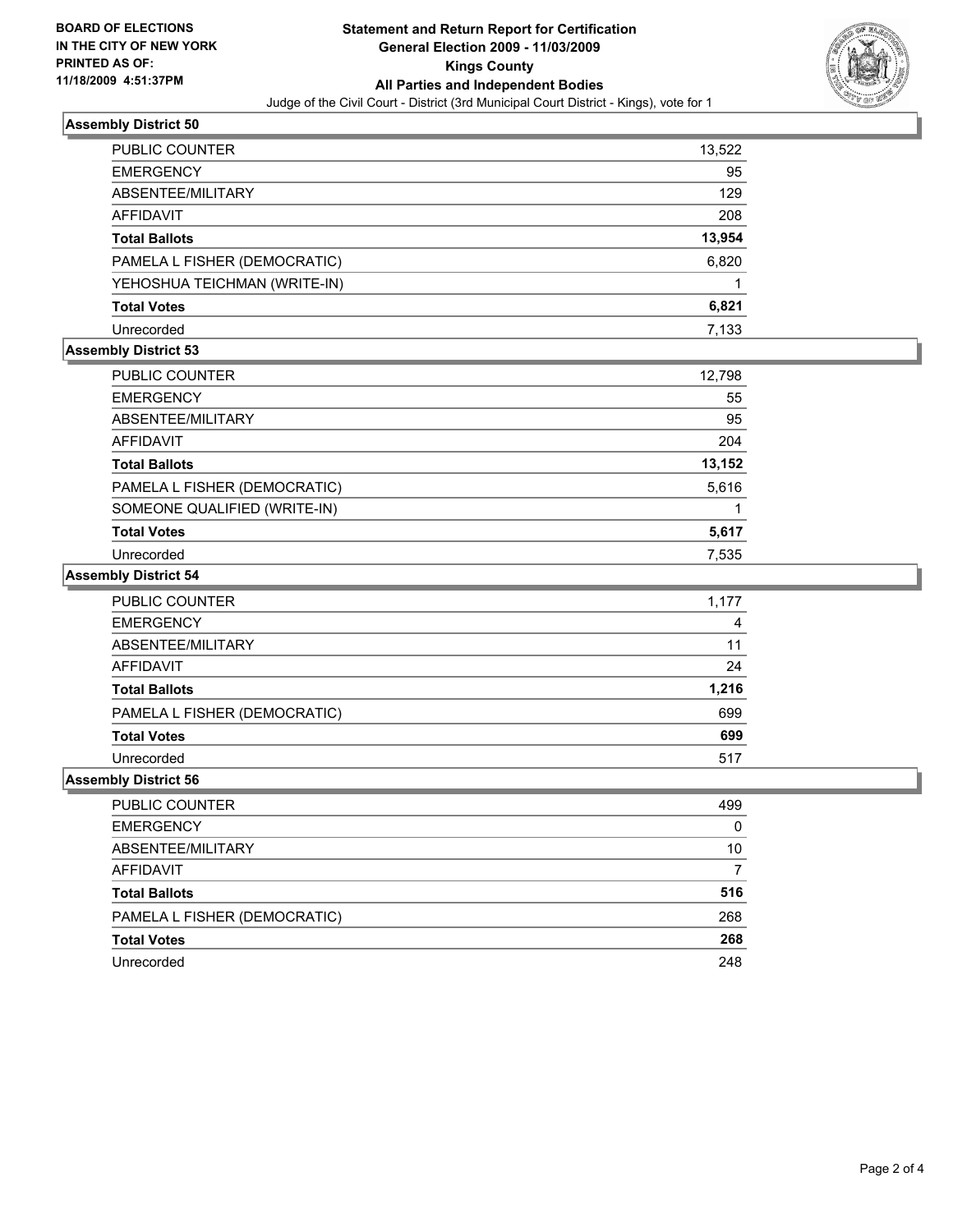

#### **Assembly District 57**

| <b>PUBLIC COUNTER</b>        | 414 |
|------------------------------|-----|
| <b>EMERGENCY</b>             | 0   |
| ABSENTEE/MILITARY            | 4   |
| <b>AFFIDAVIT</b>             |     |
| <b>Total Ballots</b>         | 419 |
| PAMELA L FISHER (DEMOCRATIC) | 288 |
| <b>Total Votes</b>           | 288 |
|                              |     |